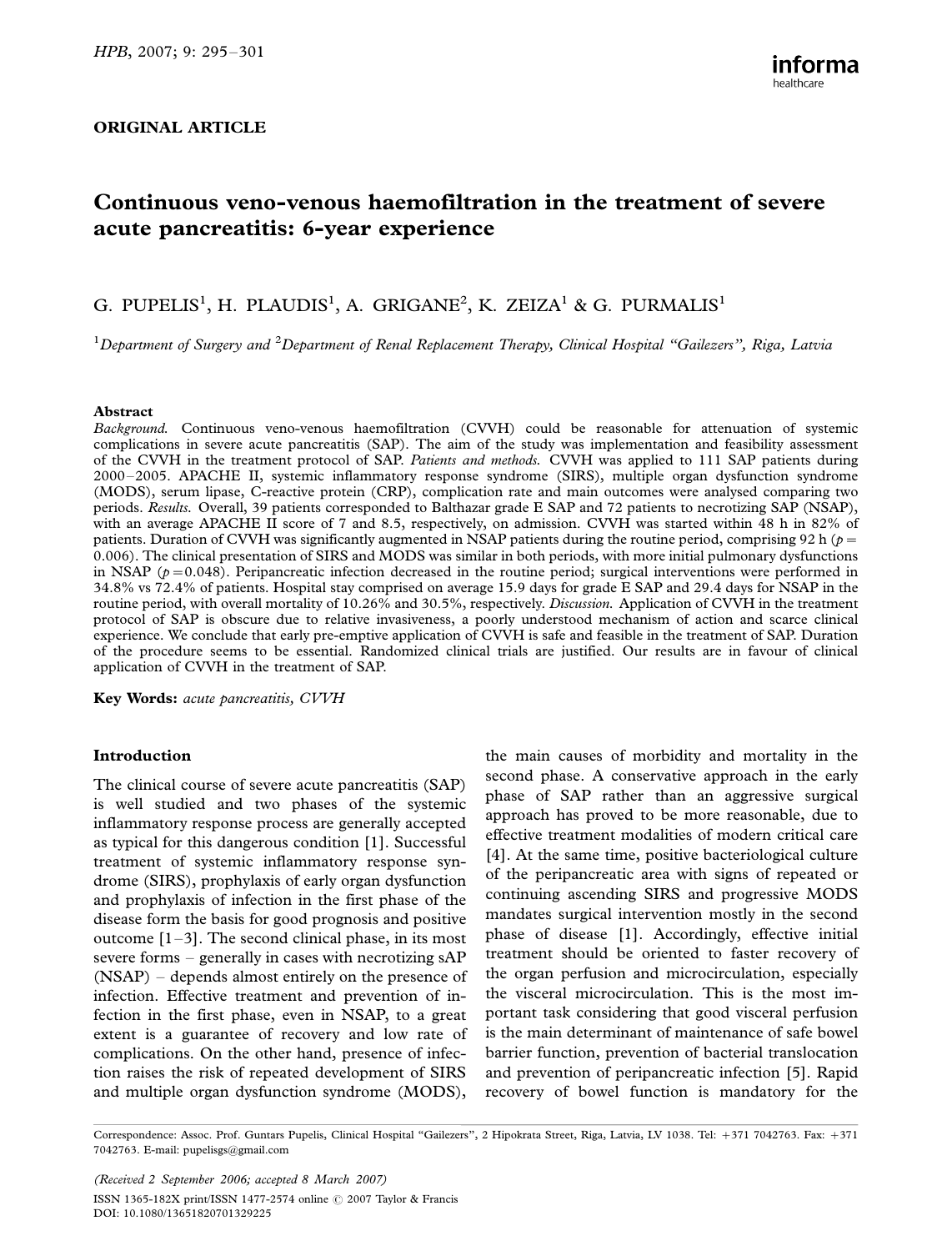initiation of early enteral feeding, another important treatment modality for down-regulation of SIRS and prevention of sepsis [6]. Effective modulation of SIRS and organ support are the cornerstones of the conservative management of SAP. Prevention of septic complications also includes the principle of applying minimally invasive treatment modalities, to preserve other organism barriers such as respiratory and urinary tract mucosa and skin. The invasiveness, however minimal, together with the risk of bleeding, high costs and the not well-understood mechanism of functioning are the main arguments against very wide implementation of continuous veno-venous haemofiltration (CVVH) in the routine treatment protocol for SAP [7]. Therefore the potential role of CVVH in the treatment plan of SAP is still a matter of debate. Positive results are available from experimental studies in animals [8]. Scarce clinical experience has demonstrated positive treatment results after CVVH in SAP patients; however, no definite guidelines regarding the timing, duration and mode of CVVH are available for this category of patients [9,10]. Since 1999, we have introduced clinical implementation of CVVH in the treatment protocol of SAP. At the present time, this procedure is routinely applied in our hospital. We have not found any published reports with similar experience in clinical application of CVVH for the conservative treatment of SAP patients. The aim of this feasibility study is to share our 6-year experience with implementation of the CVVH in the complex treatment protocol of SAP.

# Patients and methods

SAP patients with Balthazar CTSI grade E and/or necrotizing SAP in whom CVVH was applied as an integral part of the treatment protocol were prospectively enrolled between January 2000 and December 2005. SAP was classified according to Atlanta 1992 [11]. NSAP diagnosis was based on the clinical picture supported by radiological evidence of pancreatic necrosis and/or involvement of the peripancreatic tissue in contrast-enhanced CT scan or proved during surgical intervention. An additional criterion for this group was maximal C-reactive protein (CRP) level 200 mg/L. All patients were treated in the intensive care unit (ICU). APACHE II scores were calculated at admission and were used as initial prognostic criteria. Symptoms of SIRS, organ dysfunction and incidence of MODS, dynamics of serum lipase and CRP were recorded. The incidence of septic complications was analysed considering the primary and secondary types of peripancreatic infection. Primary infection was considered when application of CVVH and conservative treatment failed to prevent peripancreatic septic complications and the source of infection was mainly the gastrointestinal tract. Secondary infection was considered when contamination by nosocomial flora was observed after early surgical intervention. Sepsis was considered when positive blood culture was obtained.

Haemofiltration was performed using Diapact CRRT from B. Braun Co. or Fresenius Medical Care Multifiltrate Machines, Germany. Synthetic high volume membrane filters were used (surface area  $1.5-2.2$  m<sup>2</sup>). Filter change was performed routinely once every 24 h or when filter clotting occurred. Vascular access was obtained by one double or triple line catheter inserted into the femoral or jugular vein. Non-fractionated heparin was used for anticoagulation, and the adequate dosage was individually adjusted to APTL. The procedure was provided without heparin or with low heparin dose whenever possible. The substitution fluid was infused at the rate of 1000 ml/h in pre-diluted or post-diluted manner, comprising  $24-35$  L of total substitute in 24 h. The blood flow ranged within 50–200 ml/min. Ultrafiltration rate was controlled depending on diuresis and fluid balance. Haemodiafiltration was provided in accordance with individual indications.

The main indications for application of CVVH were progression of SIRS, abdominal compartment syndrome (IAP  $>$  25 cm/H<sub>2</sub>O) and MODS despite complex initial intensive therapy within  $24-48$  h.

Organ failure was defined according to the recommendations of the Consensus Conference of American College of Chest Physicians/Society of Critical Care Medicine in 1991 [12,13]. SIRS was diagnosed if two or more of the following conditions were detected: (a) temperature above  $38^{\circ}$ C or below  $36^{\circ}$ C, (b) heart rate above 90 beats/min, (c) respiratory rate above 20 breaths/min, or arterial carbon dioxide tension below 32 mmHg, and (d) white blood cell count above  $12000/\text{mm}^3$  or below  $4000/\text{mm}^3$ , or immature (band) forms accounting for more than 10% of neutrophils present [14]. MODS was diagnosed if dysfunction of more than one organ was detected, requiring intervention to maintain homeostasis. SOFA score was calculated for daily assessment of the dynamics of organ dysfunction [13]. Radiological evidence of basal atelectasis, pneumonia or pleural effusion was recorded as pulmonary complications. Pulmonary dysfunction was classified according to SOFA score data. Acidosis was diagnosed when pH in the peripheral blood was  $\langle 7.2$ . Complication rate, ICU, hospital stay and main outcomes were recorded and analysed in the learning curve period and the routine period (the first and the second 3-year periods). CVVH procedure for SAP patients was accepted by the hospital administration and the local ethics commission, and patients were informed about the procedure and the associated risks and complications.

Statistical comparison was performed with paired samples  $t$  test. All clinical data were expressed as average+standard deviation. Correlation data were calculated using Pearson's and Spearman's correlation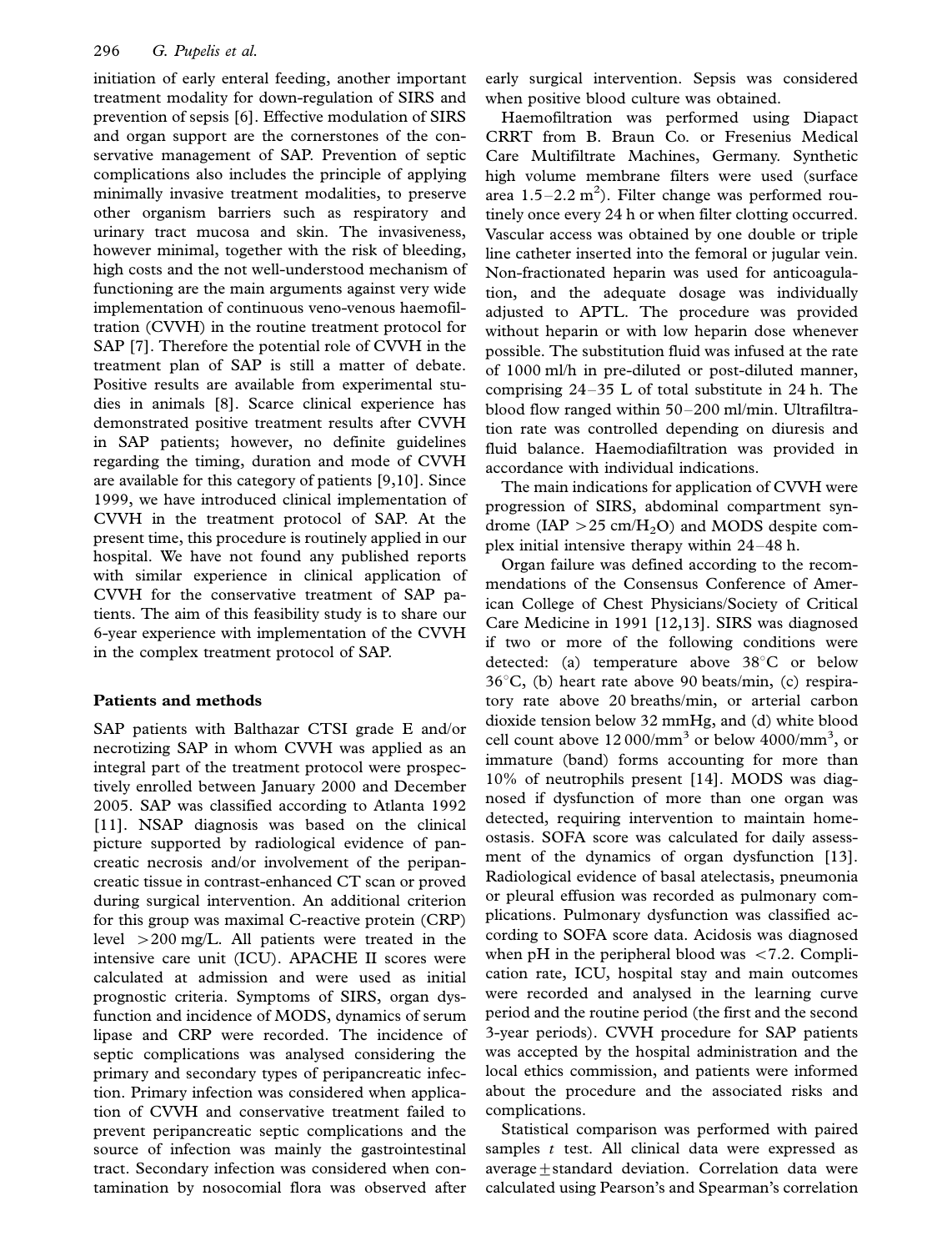test. Data analysis was performed with SPSS software version 8.0 (SPSS Inc.).

## Results

### Patient characteristics and severity of disease

A total of 246 patients with SAP were treated in our hospital during the last 6 years. CVVH was applied in 111 SAP patients as an integral part of the treatment protocol. The male to female ratio was 89:22. Alcohol and gallstones were the major aetiological factors. Of all patients, 39 suffered acute oedematous pancreatitis with multiple localizations of the inflammatory exudates complying with Balthazar CTSI grade E criteria. Radiological or intraoperative evidence of pancreatic necrosis and/or involvement of the peripancreatic tissue in parallel with CRP  $>$  200 mg/L were observed in 72 patients who were classified as NSAP. All patients received initial conservative treatment including organ support, active recovery of the tissue perfusion and reduction of the fluid sequestration in the third space by means of isovolaemic haemodilution with adequate colloid/crystalloid infusions.

The average APACHE II score at admission was 7 $\pm$ 5.4 points for grade E SAP and 8.5 $\pm$ 5.3 points for NSAP. Relatively low APACHE II scores at admission were partially due to the prevalence of young male alcohol abusers. The clinical course of SAP was characterized by a similar incidence of SIRS and MODS in both clinical groups in the first phase of the disease, when evaluating the whole period of the study. However, the overall incidence of pulmonary dysfunction/pulmonary complications and metabolic acidosis was significantly higher in NSAP (Table I).

A more detailed comparison of the clinical data in the learning period and the routine period did not show significant differences in either clinical group except more frequent development of encephalopathies among NSAP patients in the routine period ( $p=$ 0.047) (Table II).

Table I. Clinical presentation of SAP during all study periods.

| Parameter                               | Grade E SAP | <b>NSAP</b> | $\rho$ value |
|-----------------------------------------|-------------|-------------|--------------|
| Patients $(n)$                          | 39          | 72          |              |
| <b>APACHE II</b> (average<br>points)    | 7           | 8.49        | NS           |
| SIRS (no. of cases)                     | 35          | 69          | NS           |
| MODS (no. of cases)                     | 32          | 70          | NS.          |
| Metabolic acidosis<br>(no. of cases)    | 2           | 13          | 0.032        |
| Renal dysfunction<br>(no. of cases)     | 15          | 31          | NS           |
| Pulmonary dysfunction<br>(no. of cases) | 15          | 51          | 0.048        |
| Atelectasis (no. of cases)              | 0           | 8           | 0.006        |
| Pneumonia<br>(no. of cases)             | 2           | 24          | 0.006        |

## Timing of CVVH

An overall increase in the number of patients who received CVVH was characteristic of the routine period for both clinical groups. Commencement of the CVVH procedure was started within 48 h from admission in 82% of patients. Duration of the procedure was optimized during the learning period approaching roughly 48 h and more. Longer procedures were applied in NSAP patients when the whole study period was evaluated; however, this did not reach statistical significance. The average duration of CVVH was prolonged in both clinical groups, as experience with the procedure grew. Significant increase in the duration of CVVH was evident in NSAP patients when comparing the learning and the routine periods, comprising an average of  $51.9 \pm 25.3$  and  $92 \pm 70.4$  h, respectively ( $p = 0.006$ ) (Table II).

#### Efficacy of CVVH

More effective recovery of the organ function in all surviving patients was observed in the routine period when the CVVH procedure lasted longer compared with the learning period. A statistically significant difference in SOFA score was evident on day 7 after admission  $(p=0.04)$  (Figure 1).

The duration of CVVH was  $\leq$  48 h in 49 patients and  $>48$  hours in 62 patients. The longer CVVH procedure  $(>48$  h) was provided in patients with a significantly higher number of initial pulmonary dysfunctions and pulmonary complications. At the same time, longer procedures were associated with lower mortality rate  $(p=0.038)$  (Table III).

#### Laboratory data

Laboratory data were in concordance with the clinical course and the signs of systemic inflammatory response. Overall dynamics of CRP and serum lipase activity showed similar patterns in both clinical groups (Figures 2 and 3). Furthermore, a very similar pattern of CRP and serum lipase activity after application of CVVH was observed in the learning and the routine period, with a strong tendency towards normalization on average at day 7 from admission (Figures 4 and 5). A decrease in CRP activity positively interrelated with regression of organ dysfunction  $(r=+0.286, p=$ 0.002) (Figure 6).

#### Infection, surgical interventions and outcomes

The overall incidence of peripancreatic infection decreased from 37.9% during the learning curve to 23.3% in the routine period. This was achieved by a more conservative approach, and consequently the number of surgical interventions dropped from 72.4% to 34.8%. All surgical interventions, except one, were done in NSAP patients. Primary peripancreatic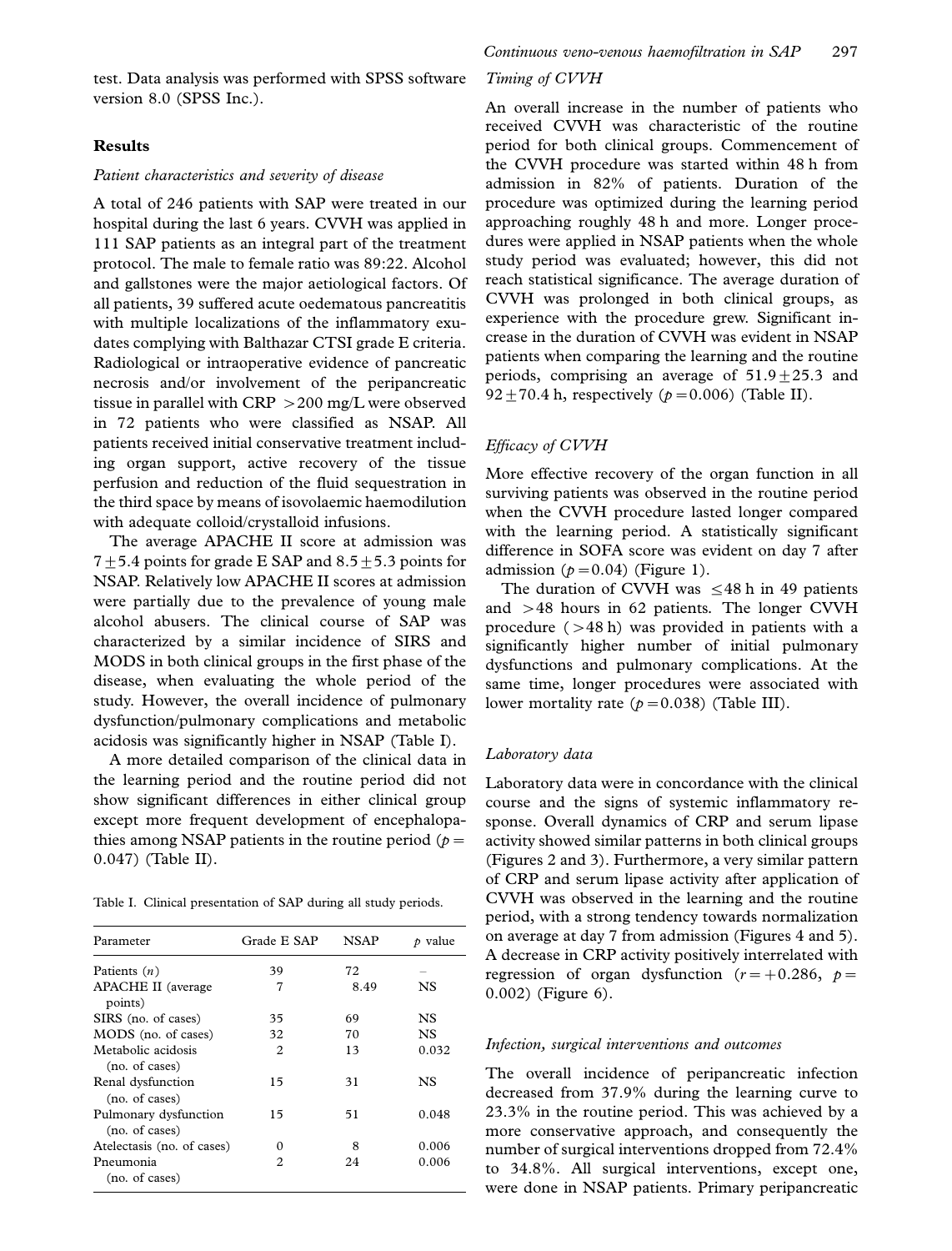# 298 G. Pupelis et al.

| Table II. Clinical course of SAP and duration of the CVVH. |
|------------------------------------------------------------|
|------------------------------------------------------------|

|                                        | <b>NSAP</b>     |                | Grade E SAP     |                |  |
|----------------------------------------|-----------------|----------------|-----------------|----------------|--|
| Clinical group                         | Learning period | Routine period | Learning period | Routine period |  |
| Patients $(n)$                         | 29              | 43             | 10              | 29             |  |
| APACHE II (points)                     | 7,9             | 9              | 6               | 7.55           |  |
| MODS (no. of cases)                    | 28              | 42             |                 | 24             |  |
| Pulmonary dysfunction (no. of cases)   | 18              | 33             |                 | 14             |  |
| Pulmonary complications (no. of cases) | 27              | 48             |                 | 17             |  |
| Sepsis (no. of cases)                  | 2               | 4              |                 | $\Omega$       |  |
| Encephalopathy (no. of cases)          | 6               | $20*$          |                 | 12             |  |
| Duration of CVVH (h)                   | 51.9            | $92.0**$       | 42.5            | 70.9           |  |
| Duration of CVVH overall (h)           | 75.8            |                | 63.6            |                |  |

 $\star_p = 0.047; \star_{p} = 0.006.$ 

infection was the indication for surgical intervention in 10 NSAP patients after the second week from admission, on average  $17.6 + 11.9$  days after the commencement of CVVH.

Secondary peripancreatic infection was observed similarly in 10 patients who were operated early in the course, mostly due to obscure diagnosis or uncertain progression of MODS, on average  $2.3 \pm 3.5$  days after application of CVVH. All secondarily infected patients received CVVH before and after the surgical intervention. Overall mortality in infected patients was 25% (five cases). Positive bacteriological blood cultures were observed in only six NSAP patients, with similar incidence regarding the duration of CVVH. The growing experience with the application of CVVH procedure in the treatment protocol of SAP resulted in shorter ICU and hospital stays, comparing the learning and the routine periods; however, this did not reach a statistically significant difference (Table IV).

The average length of ICU stay for the whole study period was  $7+4.7$  days for grade E SAP and  $15.46+$ 12.1 days for NSAP patients. Correspondingly, hospital stay comprised  $16.4+10.5$  and  $33.5+27.2$  days, respectively. Finally, routine application of CVVH was associated with 10.26% (4 cases in grade E SAP) and 30.5% (22 cases in NSAP) mortality rate ( $p=$ 0.01). Application of CVVH for  $>48$  h resulted in a significantly lower mortality rate, compared with a shorter application of the procedure ( $p = 0.038$ ).



Figure 1. Regression of the organ dysfunction comparing the learning curve and the routine period in all surviving patients.

#### Discussion

The clinical course of SAP with ascending SIRS and development of organ dysfunction is recognized and described with delineation of two clinical phases [1]. According to the current recommendations, successful treatment is related to a prompt recognition of the most severe forms, with emphasis on necrotizing pancreatitis. A general agreement exists that early adequate fluid and electrolyte restitution, organ support and infection prophylaxis are the cornerstones of the conservative treatment in the first phase of the disease. Proven presence of the peripancreatic infection mandates surgical intervention most frequently in the second phase of the disease, mainly in NSAP patients  $[1-4]$ . Effective intravascular and extravascular fluid balance is crucial for recovery of the organ perfusion and microcirculation, being severely impaired in SAP. The magnitude of the impaired visceral perfusion is of utmost importance for further prognosis, as it is the key factor for bowel barrier integrity and the main condition for prevention of bacterial translocation [15]. Early enteral feeding, another important treatment modality for down- regulation of SIRS and prevention of sepsis [6], is not applicable when bowel function is severely impaired. Increase of the intra-abdominal pressure (IAP) and development of the abdominal compartment syndrome as a result of

Table III. Clinical course in relation to the duration of the CVVH procedure.

| Parameter                               | <b>CVVH</b><br>$<$ 48 h | <b>CVVH</b><br>>48h | $\rho$ value |
|-----------------------------------------|-------------------------|---------------------|--------------|
| Patients $(n)$                          | 49                      | 62                  | <b>NS</b>    |
| CVVH application period (h)             | 30,3                    | 103,8               | < 0.05       |
| APACHE II (points)                      | 8,77                    | 7,54                | <b>NS</b>    |
| SIRS (no. of cases)                     | 45                      | 59                  | <b>NS</b>    |
| MODS (no. of cases)                     | 42                      | 60                  | NS.          |
| Pulmonary dysfunction<br>(no. of cases) | 23                      | 43                  | 0.006        |
| Pleural effusion (no. of cases)         | 16                      | 41                  | 0.001        |
| Renal dysfunction<br>(no. of cases)     | 17                      | 29                  | NS.          |
| Death $(n)$                             | 16                      | 10                  | 0.038        |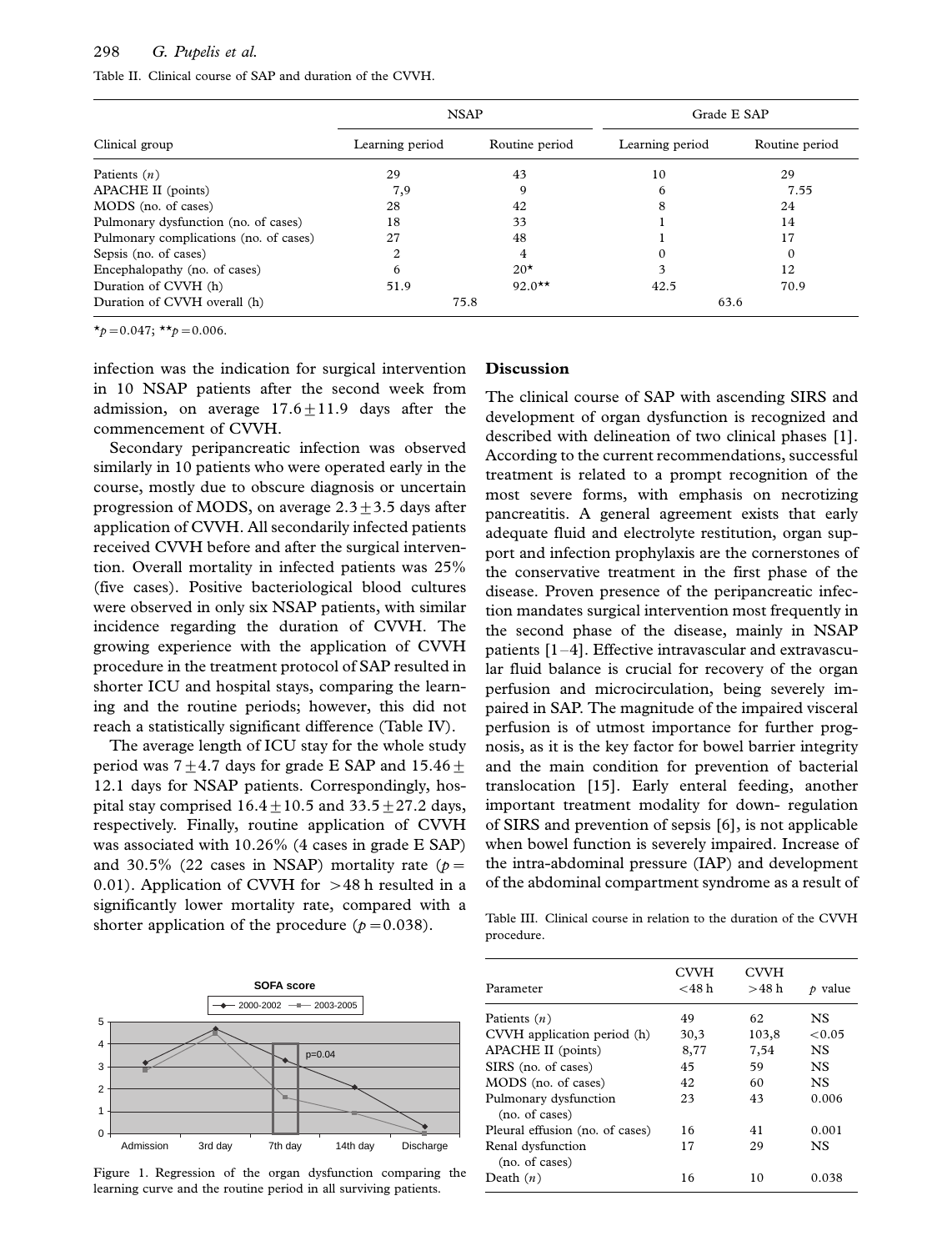

Figure 2. Dynamics of CRP in clinical groups in whole treatment period.

the huge extravascular fluid loss and visceral oedema further deteriorates visceral perfusion. This scenario is more often seen in obese patients and/or in cases when initial large volume fluid replacement was provided with crystalloids only. Then fluid retention in the extravascular compartment, or the so-called 'third space', is inevitable due to increased vascular permeability as a consequence of SIRS. Dyspnoea and oligoanuria are the most characteristic clinical signs in this condition. It was often the case when our patients with SAP rapidly deteriorated after initial 48 h therapy. Transfers to the ICU frequently were too late for prevention and successful treatment of MODS. Unfortunately, clinical deterioration, especially in necrotizing forms, mandated surgeons to intervene earlier than generally recommended, even after commencement of the organ support therapy and improvement of the microcirculation. At the same time, even when it was possible to prolong conservative management into the second week, the rate of peripancreatic infection was remarkably high in this category of patients. Severity of the disease in SAP patients is not directly related solely to the extent of necrosis, but rather to individual systemic inflammatory response. This individual systemic inflammatory response could also be marked in patients with grade E SAP and associated with early development of organ dysfunction and abdominal compartment syndrome.

In 1999 we reconsidered our treatment strategy. The main breakthrough was upgrade of the duty staff regarding admission criteria for early recognition of SAP. All patients with suspected SAP were consulted by an intensive care specialist and directly admitted to the ICU according to indications. Implementation of



Figure 4. CRP and lipase activity in learning curve.

the early enteral feeding directed our attention towards the problem of elevated IAP and the finding that enteral feeding is not possible when IAP approaches or exceeds  $25 \text{ cm}H_2O$  [16]. Unfortunately at that time conservative treatment was not effective enough for prompt reduction of the sustained increase of the IAP. Therapy results improved considerably when the Department of Renal Replacement Therapy came forward with the recommendation to try CVVH in the treatment of SAP. The first successful series with CVVH prompted formulation of more definite indications for the application of the procedure. The valuable observation that an early application of CVVH was effective in reduction of the severely increased IAP pushed us to continue this strategy and follow a more conservative approach. The comparison of two patient groups was done to compare the overall outcomes in association with application of the CVVH in two different periods. After the learning period, certain experience was collected. The important finding was a very similar pattern of downregulation of SIRS and recovery of the organ function in both groups when improvement was achieved. Another important finding was a similar decrease in the number of occurrences of surgical sepsis when experience was collected. We did not compare CVVH with other treatment modalities, although our experience demonstrates that CVVH can be a safe additional treatment option for a basic SAP management protocol and results are improving with more experience in the application of the procedure. The marginal difference in CRP on day 7 proves a uniform pattern of the decrease of the systemic inflammatory



Figure 3. Activity of serum lipase in clinical groups.



Figure 5. CRP and lipase activity in routine period.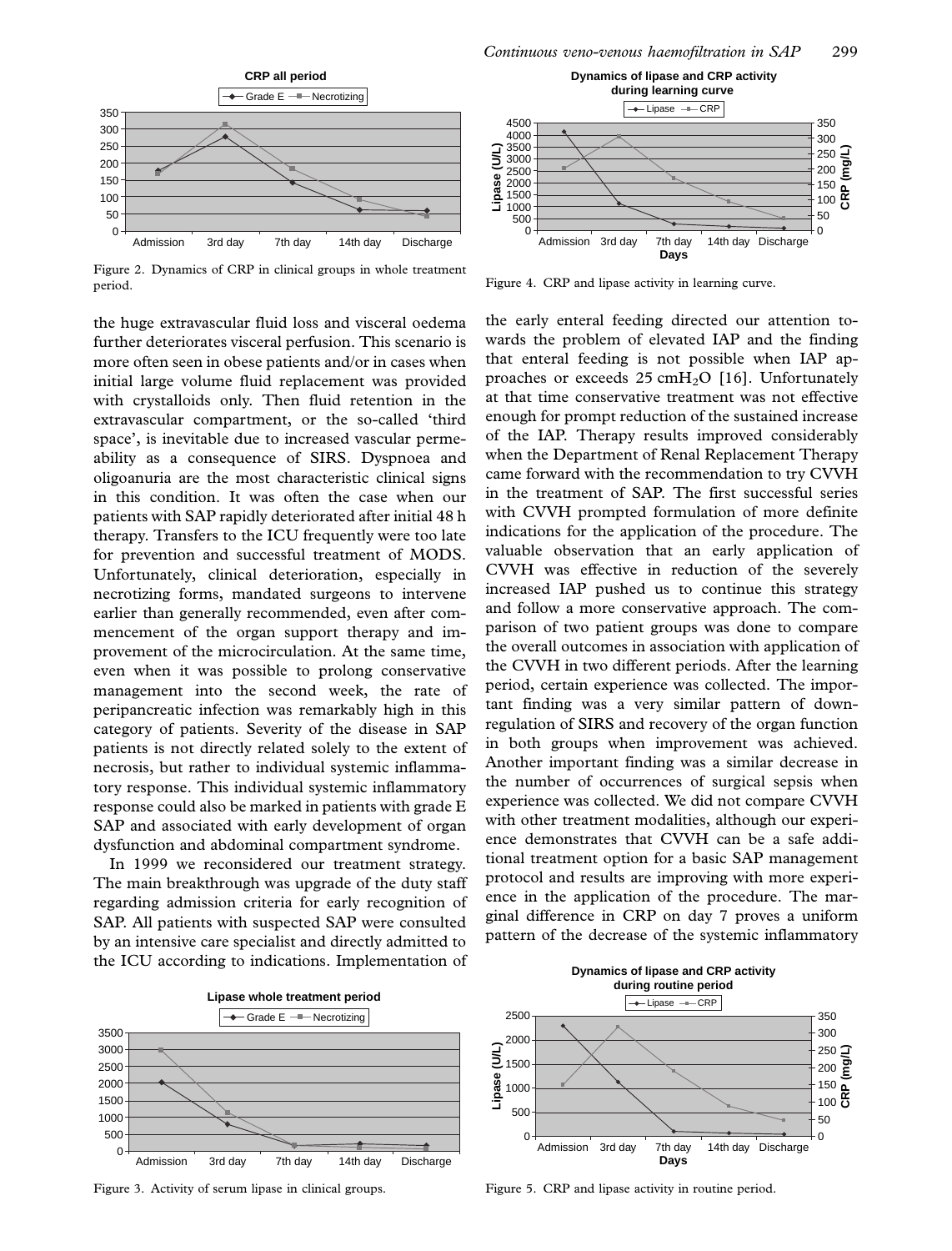

Figure 6. Positive interrelation of CRP and SOFA score.

reaction regardless of whether the patient suffered from necrotizing or grade E SAP. This is evident in all study periods and proves the safety of CVVH. We do not state that this is only due to successful application of the CVVH; however, certainly this is in association with this procedure.

According to the available reports from the literature, application of CVVH is not well recognized in patients with SAP, although it is recommended for the treatment of severe sepsis [17,18]. Disturbances of the microcirculation, increased vascular permeability and insufficient perfusion/oxygenation of the end organ are claimed to be the central pathophysiologic event in the sepsis-like systemic inflammatory response, characteristic also for SAP [19,20]. The concept of the application of CVVH is based on the hypothesis that elimination of numerous proinflammatory cytokines in SIRS and anti-inflammatory cytokines in counter anti-inflammatory response syndrome (CARS) can provide equilibrated immune response. This concept is known as the hypothesis of 'cutting the peaks' [18]. However, the question remains whether elimination of the cytokines from the bloodstream is the main impacting factor for the modulation of SIRS, because changes in the interstitial and tissue compartment are equally clinically important. According to the Honoré concept, removal of the mediators and pro-mediators at the interstitial and tissue levels secondary to removal from the blood compartment could block basic pathways and stop further tissue damage and organ injury [21,22]. It seems that early application of CVVH can modulate SIRS and consequently diminish incidence of systemic complications. Our data are not sufficient to draw firm conclusions regarding the true mechanisms of the action underlying the positive effect of CVVH application in SAP patients. Initially, treatment of the renal dysfunction was the basic concern. Afterwards, reduction of the third space and state of hyperhydration were identified as additional indications. Effective decrease and normalization of the IAP, reduction of the peripancreatic exudation in parallel with recovery of the pulmonary, gastrointestinal and kidney function after application of CVVH validated this approach [23]. A pre-emptive strategy was favoured for MODS control. Early commencement of CVVH and prolongation of the procedure over a 48 h period resulted in significantly reduced mortality. At the same time, the degree of the renal dysfunction corresponded to 'R' (risk of dysfunction) and 'I' (injury) according to RIFLE criteria [24] in the majority of patients.

Our data comply with the reported existence of the so-called 'therapeutic window' within 48-72 h from the onset of SAP when acute inflammatory response reaches maximum due to peak output of cytokines [25]. However, according to our observations, the point of reference could be the start of adequate treatment in most cases, rather than the time of the onset of disease. Average highest values of the SOFA score and CRP in our patients were observed around the third day from admission and then declined. This was not in parallel with the time from the onset of the disease. Considering the fact that the majority of patients received CVVH within 48 h from admission, presumably effective early application of the CVVH can give an additional chance to patients with  $>48$  h anamnesis. It seems that an important condition is an appropriate duration of the procedure rather than the high volume mode recommended by some authors in severe sepsis [26,27], if it is applied in a pre-emptive way. We did not observe serious procedure-associated complications, which is in parallel with the results from other studies [28]. Despite some invasiveness of the procedure, the overall rate of infection decreased in common with the number of surgical interventions, and final outcomes are in the range of internationally reported data [29-31].

Table IV. Septic complications, surgical interventions and outcomes.

|                                       | Grade E SAP $(n=39)$ |                     | NSAP $(n=72)$    |                |              |
|---------------------------------------|----------------------|---------------------|------------------|----------------|--------------|
| Parameter                             | Learning period      | Routine period      | Learning period  | Routine period | $\rho$ value |
| Positive blood culture (no. of cases) | $\Omega$             | $\mathbf{0}$        | 3                | 3              | 0.023        |
| ICU stay (days)                       | 6.1                  | 7.34                | 18.6             | 13.3           | NS           |
| Hospital stay (days)                  | 18                   | 15.9                | 38.7             | 29.4           | <b>NS</b>    |
| Mortality $(n/\%)$                    | 2/20                 | 1/6.9               | 10/34.5          | 12/27.9        | NS           |
| Overall mortality                     |                      | $10.26\%$ (4 cases) | 30.5% (22 cases) |                | 0.01         |
| Overall hospital stay (days)          |                      | 16.4                | 33.5             |                | < 0.05       |
| Overall ICU stay (days)               |                      |                     |                  | 15.46          | < 0.05       |